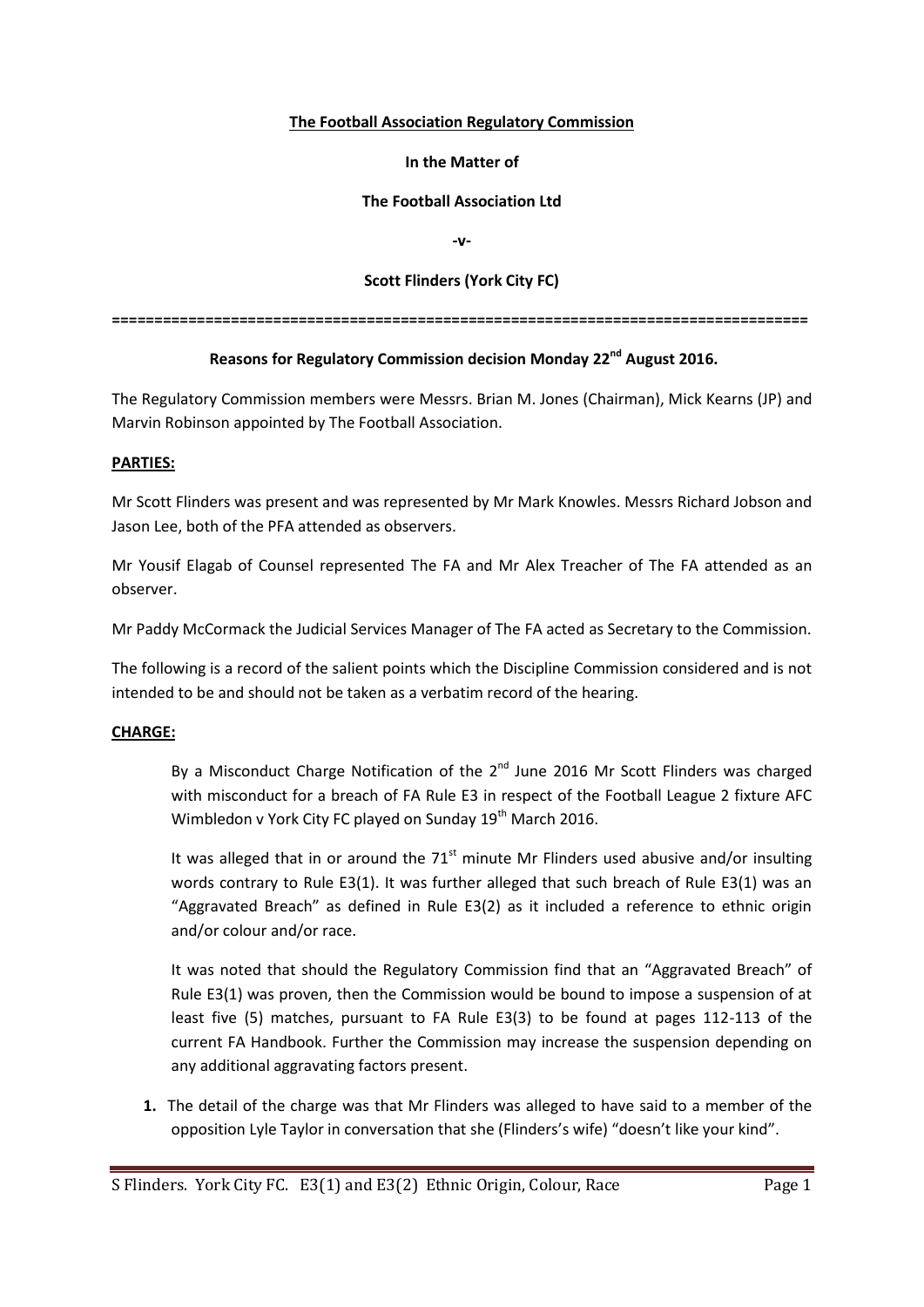- **2.** Mr Flinders denied the charge and requested to attend before a Regulatory Commission for a personal hearing.
- **3.** It must be made perfectly clear from the outset that the Regulatory Commission were not charged with deciding whether Mr Flinders was or was not racist.

# **HEARING:**

- **4.** The members of the Commission had before them a bundle of documents which they had read before convening. No useful purpose would be gained by describing in these Reasons each document as that would add to the writer's typing and the readers reading, suffice it to say that the bundle consisted of statements from Lyle Taylor (AFC Wimbledon player and complainant); Neal Ardley (Manager, AFC Wimbledon); Neil Cox (Assistant Manager, AFC Wimbledon); Rob Lewis (Referee), transcript of The FA interview with Scott Flinders, Scott Flinders Defence case summary, statement of Scott Flinders, statement of Craig Hinchcliffe (Goalkeeping coach, York City FC), statement of William Boyle (loan player, York City FC), character reference for Mr Flinders prepared by Lisa Charlton Club Secretary York City FC dated  $24<sup>th</sup>$  June 2016.
- **5.** In addition there were two (2) most helpful video recordings which were watched on a number of occasions.
- **6.** The hearing took place at the offices of The Football Association, Wembley Stadium, London on Monday 22<sup>nd</sup> August 2016.
- **7.** The Football Association take matters of this nature very seriously. For someone to be abused as alleged is a serious matter and equally so for someone to be accused of such behaviour.

# **BRIEF SUMMARY OF THE EVIDENCE:**

### **ON BEHALF OF THE FA:**

### **LYLE TAYLOR:**

- **8.** In his statement Mr Taylor described his ethnic background as mixed Black Caribbean and White British.
- **9.** Mr Taylor had been consistent with his evidence throughout the investigation by The FA and giving evidence before the Regulatory Commission.
- **10.** The incident in question is reported by the Referee as follows:

*"As the ball had been cleared from a corner kick away to my left, I understand there was some jostling between Wimbledon 33, Lyle Taylor and the York goalkeeper, Scott Flinders. After the game, Mr Taylor said that he had grabbed what he thought was the keepers shirt but had in fact grabbed his testicles.*

*Flinders: "What the fuck did you grab my bollocks for?"*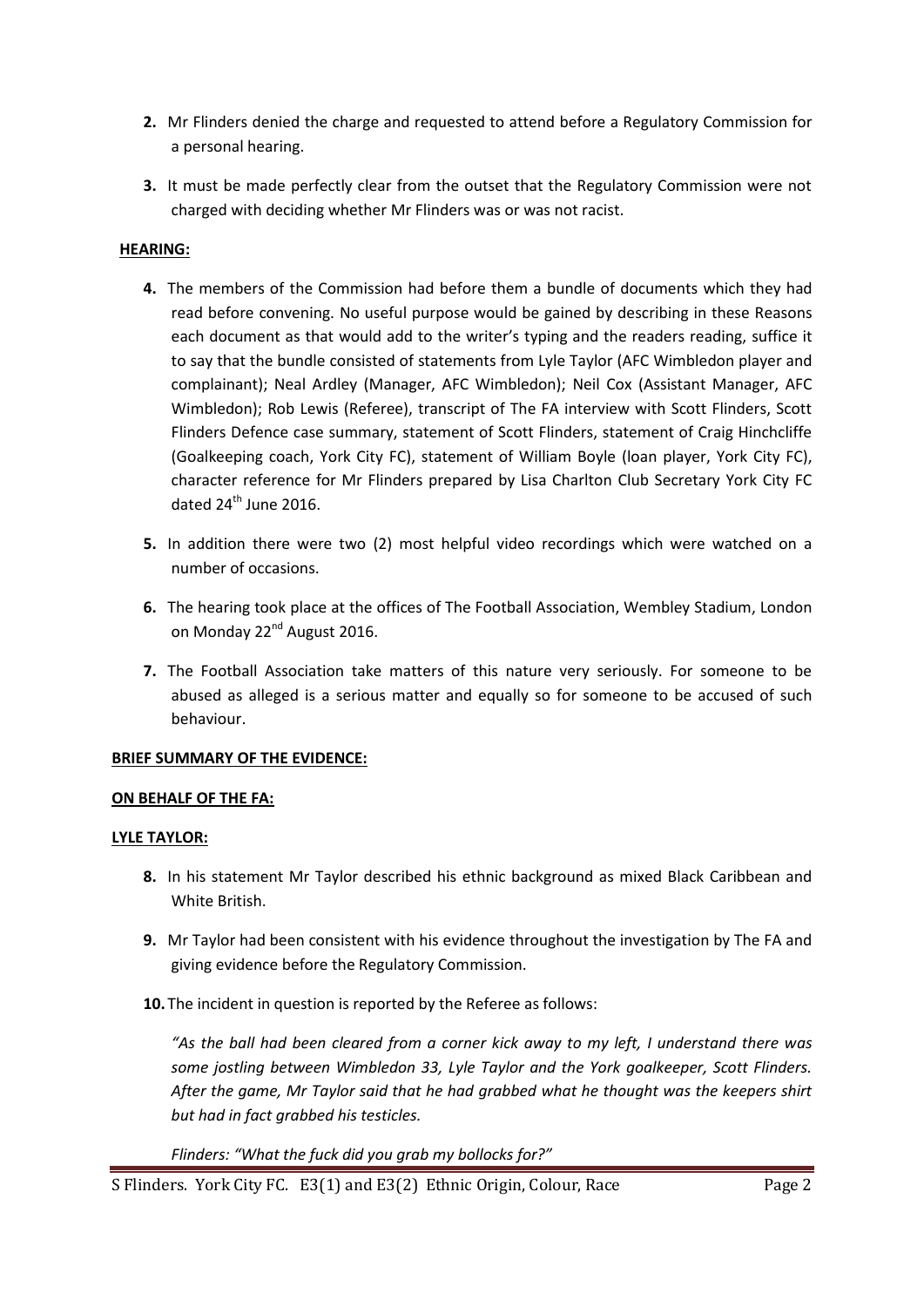*Taylor: "Because your missus doesn't, does she".*

*Flinders: "But she doesn't like your kind"*

*The last comment made by Mr Flinders was in the opinion of Mr Taylor, racial. These last words are also consistent with the initial exchange between Mr Taylor and I on the field of play when he first approached me in the 71st minute to complain".*

- **11.**He was adamant that the words alleged were in fact spoken and it was clear from the video evidence that the time line given by him was correct. In other words the video confirmed the evidence of Mr Taylor as to what happened leading up to the words being said to him by Mr Flinders.
- **12.**When considering the totality of the evidence the members of the Regulatory Commission were unanimous in the view that Mr Taylor was a consistent and credible witness and that his version of events was confirmed by the video evidence.

# **ROB LEWIS (REFEREE):**

- **13.**Mr Lewis gave evidence by WebEx (video conference).
- **14.**Mr Lewis did not hear the actual conversation between the two players as he was some distance away as clearly shown in the video recording.
- **15.**However he did confirm that within a few seconds of a particular incident occurring and as soon as he called Mr Taylor to him Mr Taylor complained that the York City goalkeeper had made a comment to him. Mr Taylor was told to report it to the match official at the end of the game, and indeed did so and was accompanied by his Manager when making such complaint.
- **16.** The "particular incident" was some pushing and shoving between Mr Taylor and Mr Flinders which the referee had not seen but which was brought to his attention by one of his Assistants through the communication system.
- **17.** That pushing and shoving was clear to see from the video evidence.
- **18.**Although he did not hear the alleged conversation between Mr Flinders and Mr Taylor he gave firm and clear evidence about Mr Taylor's reaction.
- **19.**He was also able to provide a perfectly good explanation as to why he did not mention the complaint to Mr Flinders at the time as he did not want to give rise to a potential incident and also as to why he did not speak to the York City Management about the complaint after the match, namely that the Management had left the ground by the time a formal complaint was lodged.
- **20.** The members of the Regulatory Commission found Mr Lewis's evidence to be helpful and was accepted.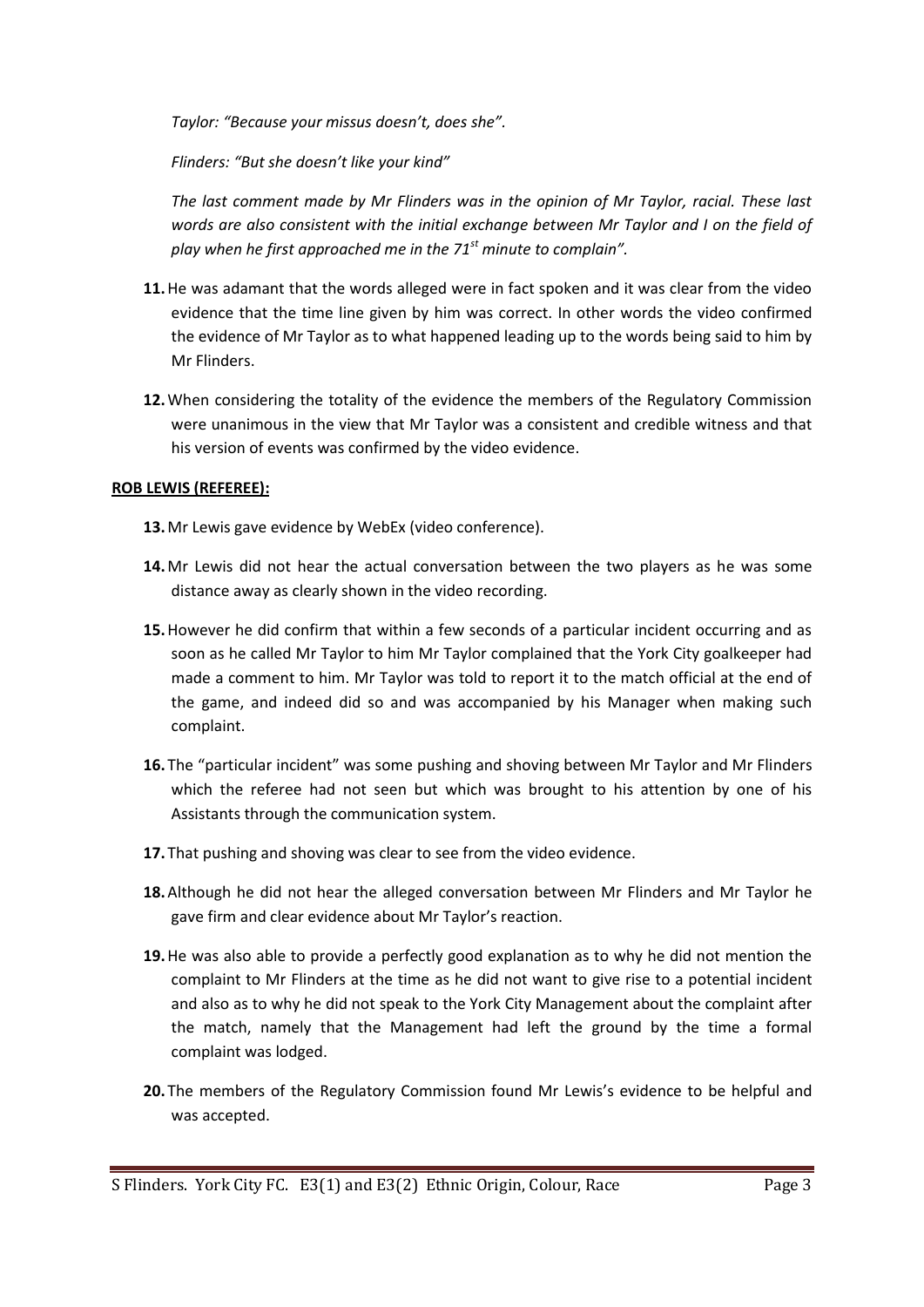#### **BRIAN BAKER:**

- **21.**Mr Baker was the match assessor and was present with the match officials in their changing room when Mr Taylor and his manager made the formal complaint after the match.
- **22.**On the day of the match he made a report to The Football Association and his evidence was in line with that report.
- **23.**He confirmed that both he and the Referee wrote down what they were told by Mr Taylor in the changing room after the match had ended and when Mr Taylor had some time to consider whether he wished to proceed with a complaint to the match official.
- **24.**His evidence was clear and straight forward and accepted by the members of the Regulatory Commission.

#### **NEIL COX:**

- **25.**Mr Cox is the Assistant Manager of AFC Wimbledon.
- **26.** His team scored in the last minute of the game to win the match  $2 1$
- **27.** In the changing room there was a lot of excitement and happiness but he noticed Mr Taylor was just sitting there looking really unhappy and was clearly upset about something.
- **28.**He spoke to Mr Taylor and was told what had happened. He said that he (Cox) must report it to the Manager Mr Ardley and he went off to find him and report the matter.
- **29.**Mr Cox gave evidence in a firm and forthright manner and the Regulatory Commission members found him to be an honest and truthful witness.

#### **NEAL ARDLEY:**

- **30.**Mr Ardley is the Manager of AFC Wimbledon.
- **31.** The first he knew about the matter was when it was reported to him by Mr Cox and when he was dealing with the Press interviews.
- **32.**He confirmed the evidence of the previous witnesses in so far as reporting the matter to the Match Officials in their changing room sometime after the match had ended.
- **33.**He explained to the Regulatory Commission that he would have expected his player to tell him about the incident and not necessarily report it immediately to the match officials and it was quite clear to the Regulatory Commission members that he had given Mr Taylor time to consider his position and that he had properly advised Mr Taylor at the time.
- **34.**He also gave a perfectly good explanation why he had not informed the York City Management of the complaint, namely that the Management had left the ground by the time a formal complaint was lodged.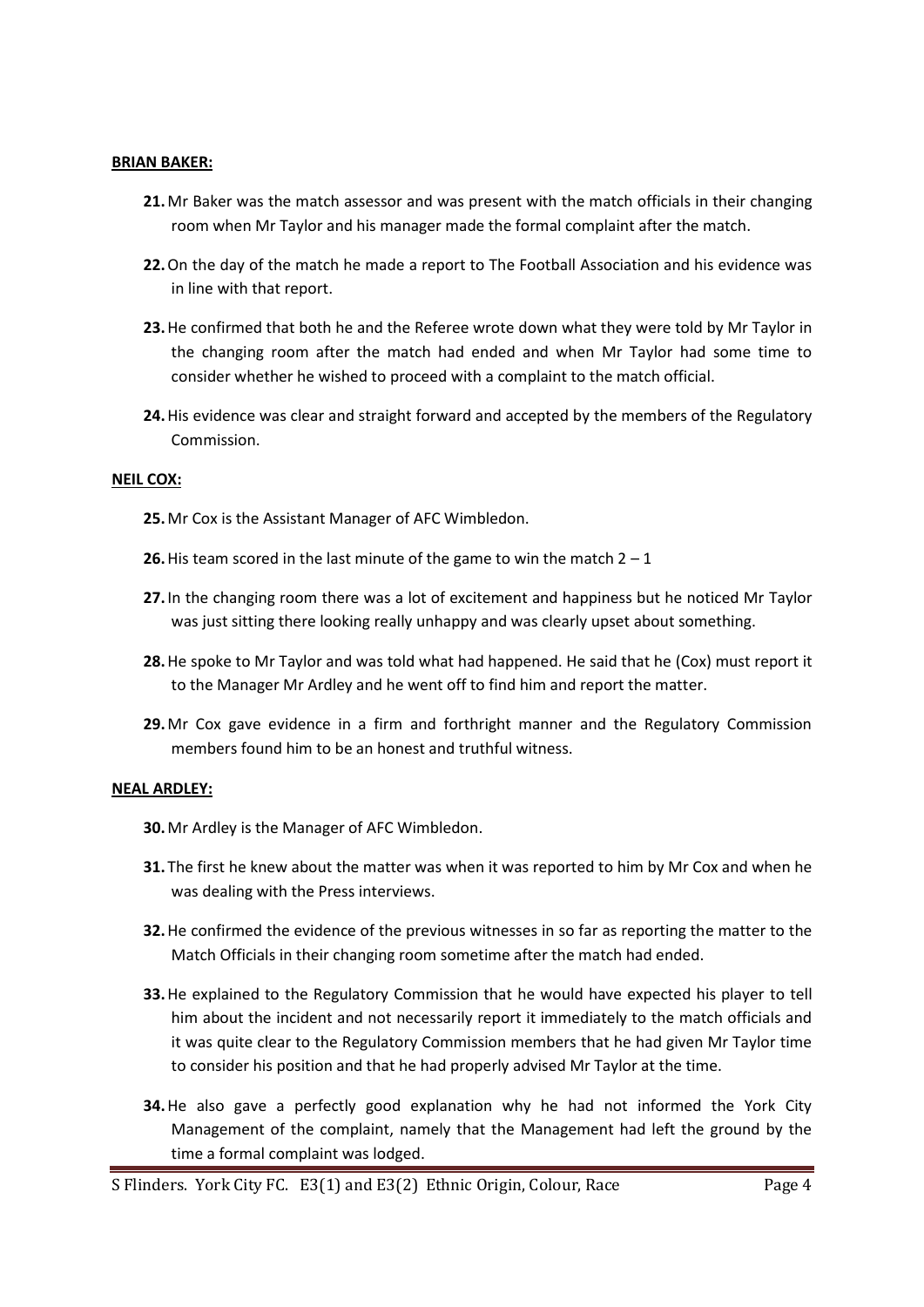**35.**His evidence was clear and concise and accepted by the members of the Regulatory Commission.

### **ON BEHALF OF THE DEFENCE:**

### **CRAIG HINCHCLIFFE:**

- **36.**Mr Hinchcliffe was attending a football course in Scotland and was unable to attend the hearing in person. Due to time restraints of the course he was only available at a certain period of time and by way of a Preliminary Application some days before the hearing the Chairman had ordered that to assist Mr Hinchcliffe he could give evidence by telephone and that the Commission would allow, if required, for his evidence to be taken out of order.
- **37.**Mr Hinchcliffe therefore gave evidence by telephone.
- **38.**Mr Hinchcliffe was the goalkeeping coach for York City FC.
- **39.**He confirmed that his statement was true.
- **40.**He did not hear the conversation between Mr Flinders and Mr Taylor.
- **41.**He would have dealt with things differently to the way they were and he had a different version of events to Mr Taylor as to what happened immediately after Mr Taylor and Mr Flinders parted company on the field of play.
- **42.**He confirmed that he did not know, nor could he say, why Mr Taylor made his way to the dugout before being called to the referee.
- **43.**His evidence therefore was not really helpful at all.

### **WILLIAM BOYLE:**

- **44.** The parties agreed that this witness's evidence would not take long and in view of the time of day it would be convenient to hear him also out of turn.
- **45.**Mr Boyle also gave evidence by telephone.
- **46.**He confirmed that his statement was true and that he had seen both the videos.
- **47.**He heard nothing of the alleged conversation and confirmed that the alleged words could have been said but he didn't hear them.
- **48.** In the circumstances he was unable to assist the Regulatory Commission at all.

### **SCOTT FLINDERS:**

**49.** He confirmed that his statement was true and that the transcript of the interview was true to the best of his knowledge.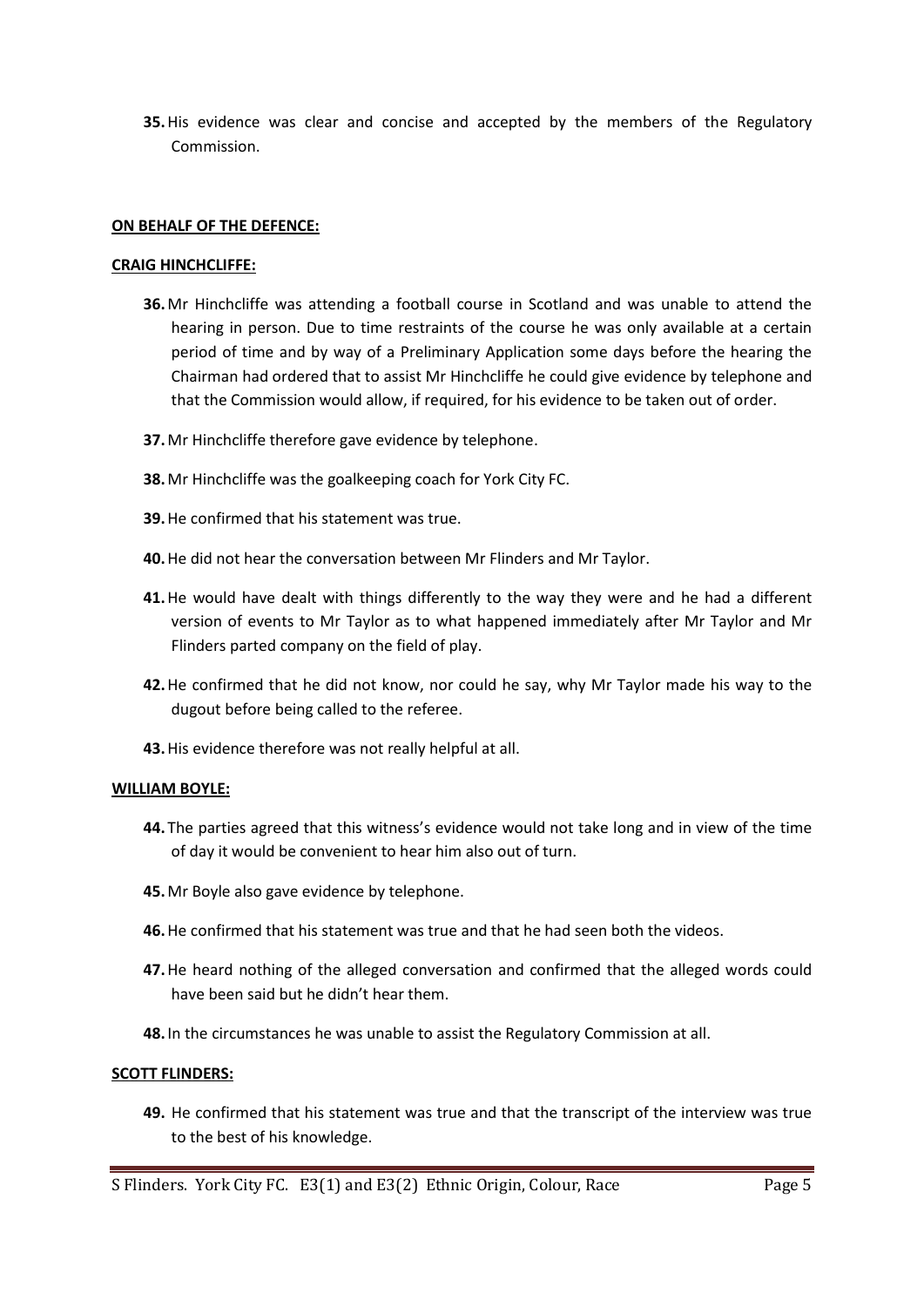- **50.**He confirmed that the first he knew of the complaint was when he was called in to the Club Secretary's office and she told him about it, that being a couple of weeks after the match in question.
- **51.**He stated, and repeated on more than one occasion, that it was not in his character to say such things as alleged and that he was 100% not a racist.
- **52.**He agreed, as in his interview, that if the words alleged were said then he considered them to be racist.
- **53.**He confirmed that prior to the conversation between him and Mr Taylor he had been "grabbed in the balls" by Mr Taylor and that had probably made him angry.
- **54.**He was frustrated and wanted to confront Mr Taylor and did so by asking why he had grabbed him in the balls.
- **55.**He stated that even so he was 100% in control of his emotions at the time.
- **56.**He confirmed to the Commission that he accepted a lot of Mr Taylor's account of what happened but not the words "not your kind".
- **57.**However he did not know, or could not remember, exactly what he said to Mr Taylor and unfortunately his evidence at formal interview and since has not been consistent and reliable.
- **58.**He told the Commission that he did not throw a punch but the video evidence, watched by the members of the Regulatory Commission a number of times, seemed to contradict that comment.
- **59.** The members of the Commission did not find Mr Flinders to be a convincing or a reliable witness and his evidence, like at interview, was inconsistent.

# **LISA CHARLTON:**

**60.**Ms Charlton gave evidence in accordance with her letter**.**

**61.** The members of the Regulatory Commission noted her evidence.

# **CONCLUSION:**

**62.** We reminded ourselves that the burden of proof is on The FA and the standard of proof is the civil standard of the 'balance of probability'. That means the Regulatory Commission is to be satisfied, on the available evidence that the incident was more likely than not to have occurred. Put simply we had to weigh up the evidence before us and decide which version was most probably true.

**63.** Mr Taylor presented as a genuine person and gave his evidence in a concise and clear manner and was a credible witness.